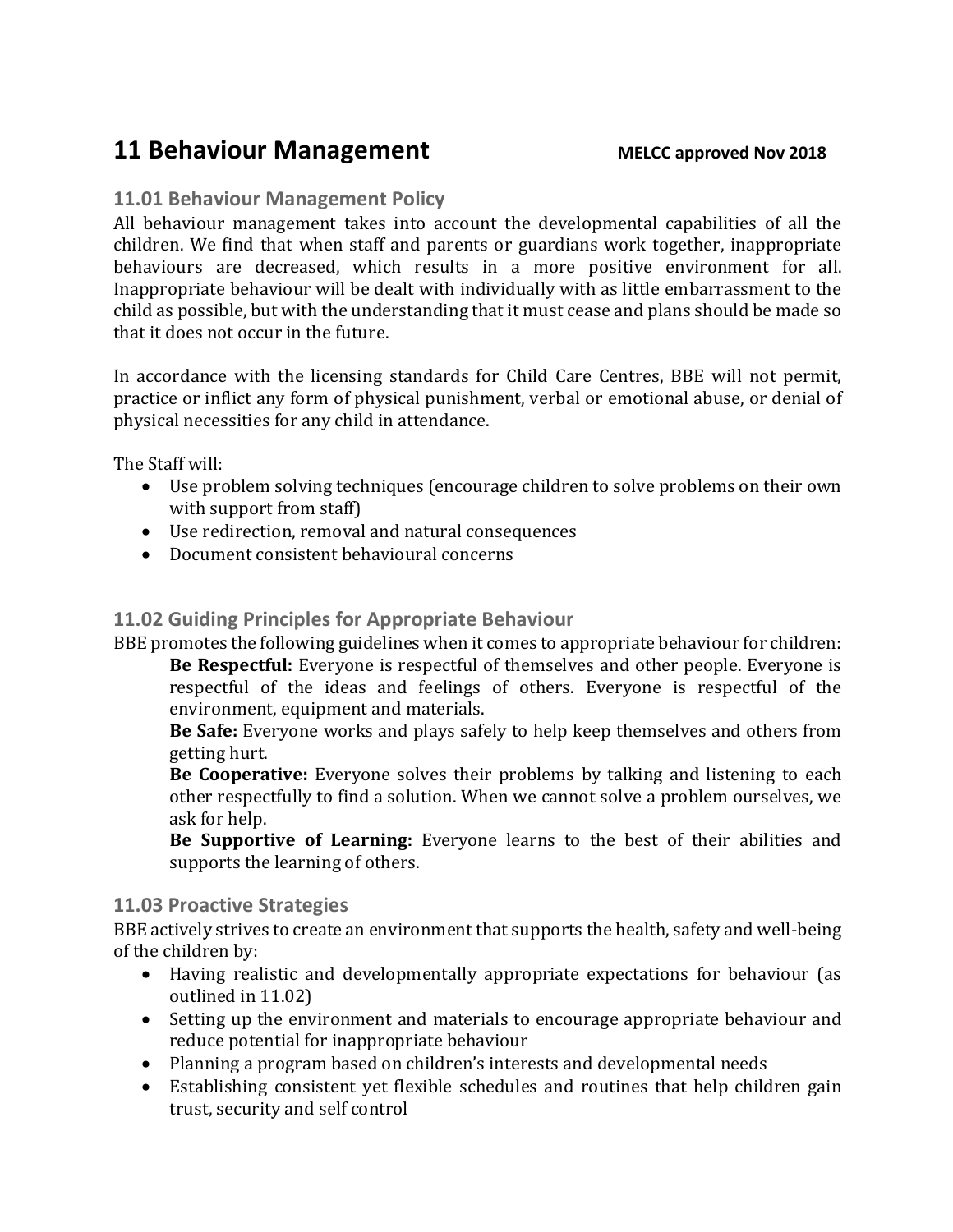The Centre creates a positive environment for children, parents or guardians, and others involved by:

- Developing positive relationships, including making time to talk and listen
- Establishing clear, consistent, simple limits, rules, policies and procedures
- $\bullet$  Guiding children to develop at their own pace
- Stating limits in a positive way and periodically reminding people
- Providing explanations for limits, rules, policies and procedures
- $\bullet$  Working together to solve problems
- $\bullet$  Modeling and encouraging appropriate behaviour

## **11.04 Unacceptable Behaviours**

The following behaviours by children, parents or guardians, volunteers and others involved in our Centre are unacceptable:

- All forms of bullying (physical, verbal, emotional, social or cyber bullying), including comments, actions or visual displays that are intentional, hurtful and repetitive
- Harassment, including behaviour that degrades, demeans, humiliates or embarrasses someone that a reasonable person would know is unwelcome
- All forms of abuse (sexual, physical or psychological), including verbally, in writing or otherwise
- Discrimination against any person or group because of their race, colour, ancestry, nationality or place of origin, ethnic background, religion, age, sex, genderdetermined characteristics, sexual orientation, marital or family status, source of income, political belief and physical or mental disability
- $\bullet$  Inappropriate language
- Actions that put another person at risk of harm, including violent physical acts (with or without a weapon) and threatening someone

The following behaviours by children while in the Centre's care towards other children, staff, volunteers and others involved in the Centre are unacceptable:

- Hitting, pushing, kicking, stomping on body parts
- Screaming loudly and out of control
- Throwing items around the room (chairs, blocks, anything that can harm another)
- Running away from the room or the group outside
- Bullying, threatening or frightening others
- Refusing to follow rules on a continual basis
- Profanity or conversations regarding sexually related content
- Pointing and making "shooting" motions continually towards people
- Any physical, emotional or mental aggression.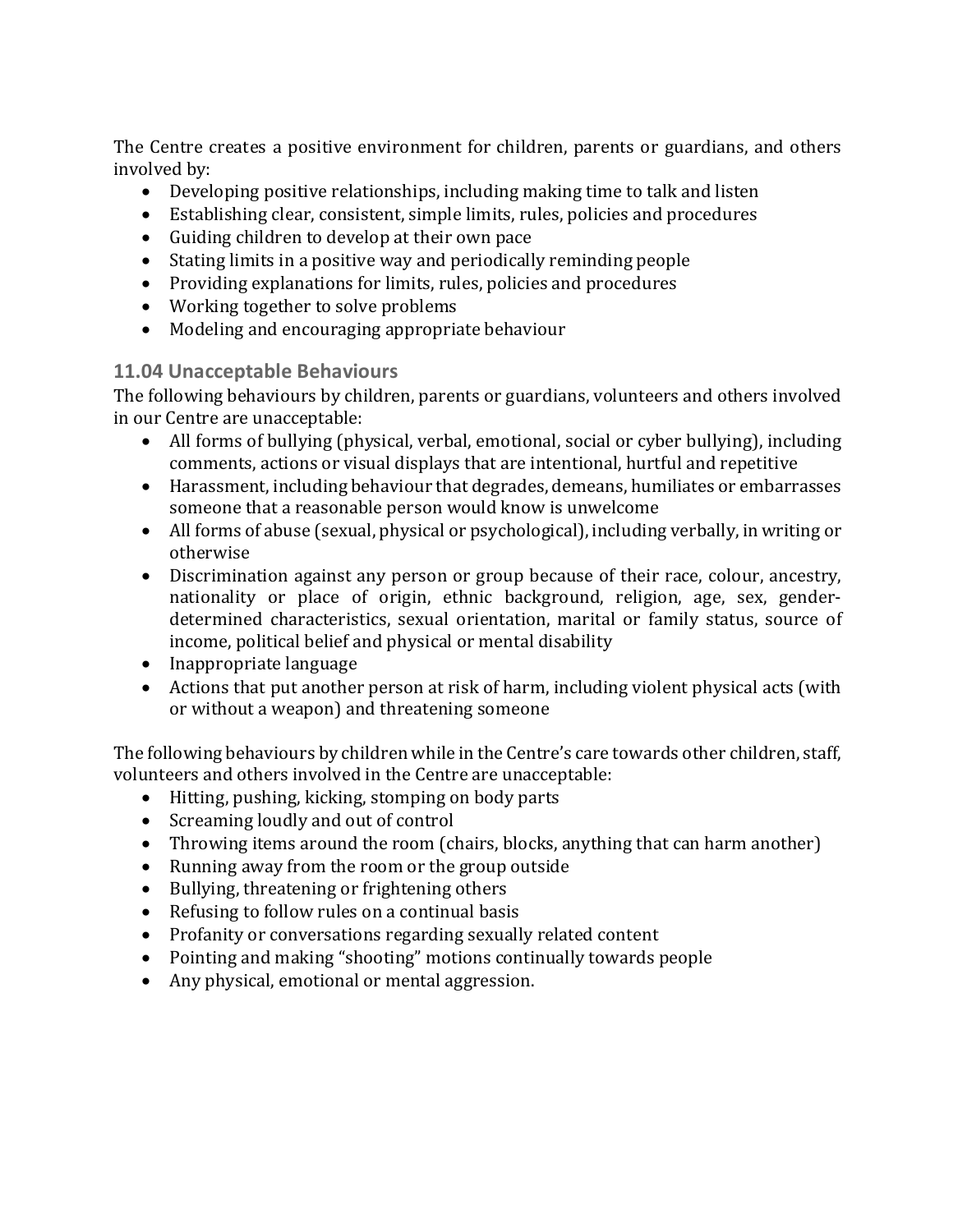# **11.05 Consequences for Inappropriate Behaviour**

BBE will consistently respond to inappropriate behaviour by children, parents or guardians, and others involved in our Centre by:

- Reminding people of expectations and limits, rules, policies and procedures
- Using a respectful approach to explain why a behaviour is inappropriate and what behaviour is expected
- Talking only about the behaviour, not labelling the person
- Responding sympathetically and acknowledging feelings
- Establishing natural, logical consequences

Depending on the severity and frequency of the behaviour, we will consider further steps such as:

- Learning what may be contributing to the inappropriate behaviour and how to help reduce or eliminate the behaviour by documentation
- Having a formal or informal meeting to discuss concerns and to develop an action plan to encourage appropriate behaviour in the future
- Accessing outside resources for help, such as: a behaviour specialist or other professionals to help staff understand and reduce a child's inappropriate behaviour
- Child and Family Services to access parenting supports
- Mediation services to resolve conflicts between adults
- The Manitoba Human Rights Commission for information and advice to resolve an issue informally or to make a formal complaint if the behaviour involves discrimination or harassment
- The police to assist with threatening behaviour

In extreme cases, the Centre will take additional steps such as:

- Suspending or withdrawing child care services because of a child's or family members inappropriate behaviour
- In the case of a visitor not allowing the person to return to the centre
- Contacting the police and/or Child and Family Services (CFS), if the behaviour is illegal such as abuse, assault or threatening another person

# **11.06 Suspension Policy**

If behaviours continue, then the following will take place:

- 1. A written explanation will be issued to the parent or guardian and a discussion will take place in order to establish a cooperative plan of action between the family, Team Leader and Executive Director, along with a reasonable time period to carry out the plan. After the time period has elapsed a review meeting with the same parties will be set.
- 2. A second such incident may, at the discretion of the Team Leader in consultation with the Executive Director, result in a suspension from care for a designated period of